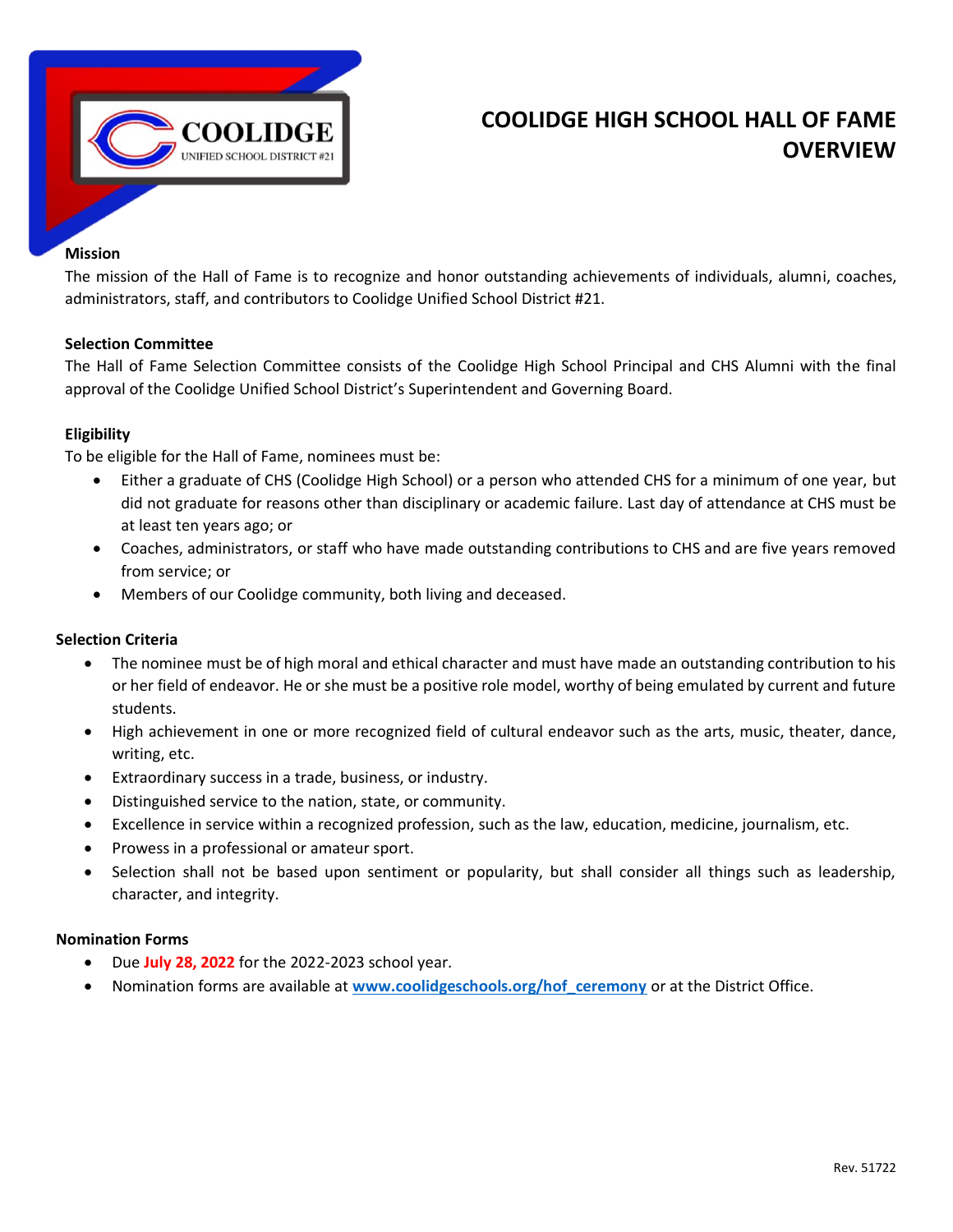

# **COOLIDGE HIGH SCHOOL HALL OF FAME NOMINATION GUIDELINES**

### **NOTE: The nomination deadline is July 28, 2022**

- 1. Anyone may submit a completed nomination form to the Hall of Fame committee for consideration. All nominations **will remain on file for 5 years** from the last nomination date and after that time must be renominated.
- 2. **No member or family member of the current nominating committee will be eligible for nomination or induction into the Hall of Fame while serving on the Hall of Fame committee.**
- 3. The people that are nominating individuals shall inform those individuals of their nomination and shall be responsible for gathering information on their past achievements. They will be responsible to meet the deadlines set up by the committee.
- 4. The CHS Hall of Fame Committee will submit a recommendation of no more than ten candidates per year to the Coolidge Unified School District's Governing Board.
- 5. Once a person has been inducted, that membership is for life. Any inductee found guilty of a felony shall have his membership status reviewed by the Hall of Fame committee and forwarded to the Governing Board for their decision.
- 6. A lifetime pass to all home athletic events shall be awarded to each inductee. (Excluding AIA playoff games).
- 7. Two awards shall be given to honor each inductee. One award will be presented to the inductee or their representative; the other shall be placed on display in the Coolidge High School Hall of Fame.
- 8. Applications can be sent in by:
	- o Mail send completed application to the following address:
		- Coolidge High School Hall of Fame Coolidge Unified School District No. 21 450 N. Arizona Blvd. Coolidge, Arizona 85128
	- o Email send completed application to:
		- Coolidge Unified School District No. 21 Executive Assistant/Board Secretary **[renae.nelson@coolidgeschools.org](mailto:renae.nelson@coolidgeschools.org)**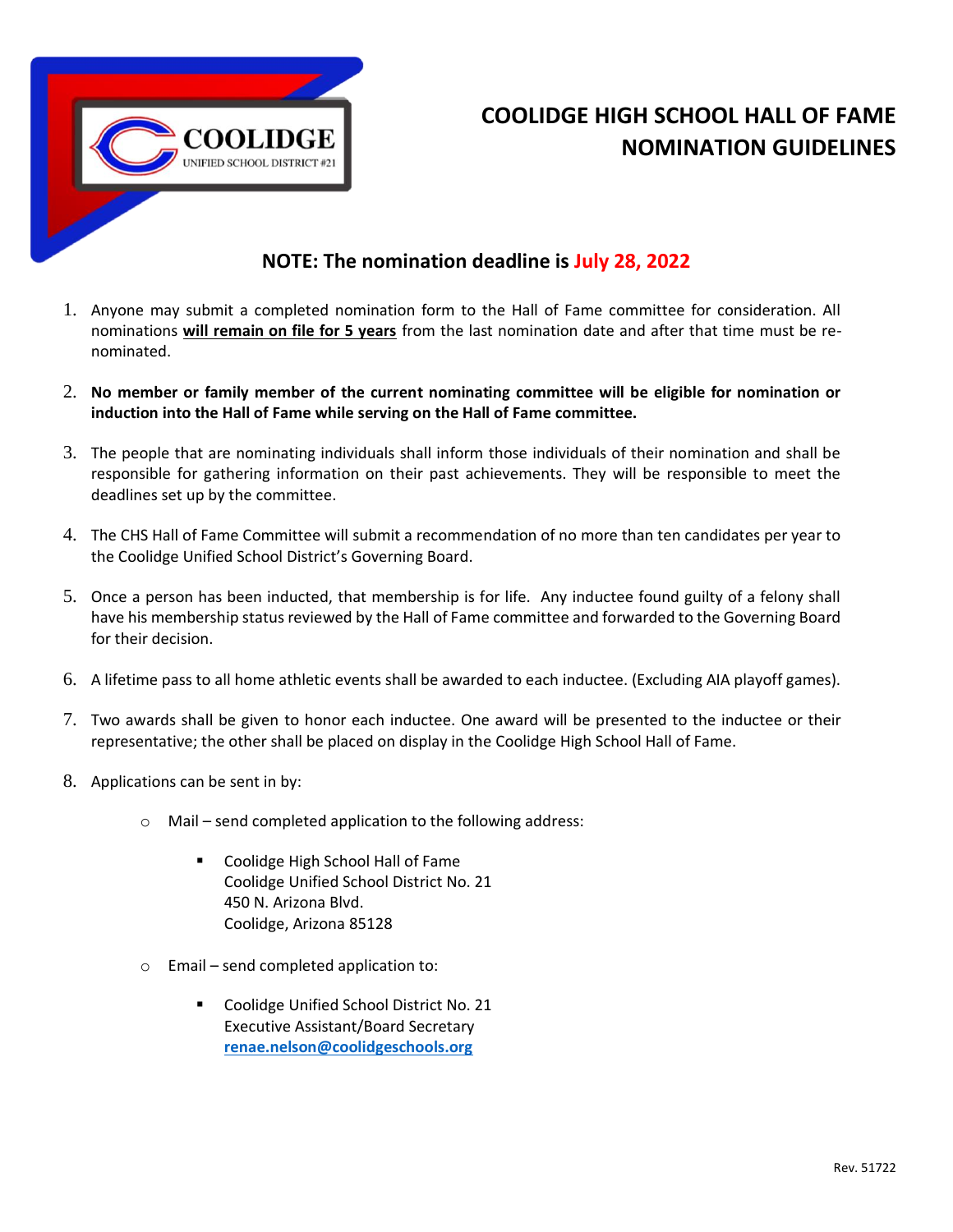| <b>COOLIDGE</b><br>UNIFIED SCHOOL DISTRICT #21 | <b>COOLIDGE HIGH SCHOOL HALL OF FAME</b><br><b>NOMINATION FORM</b> |  |
|------------------------------------------------|--------------------------------------------------------------------|--|
| <b>Nominee Personal History</b>                |                                                                    |  |
|                                                |                                                                    |  |
|                                                |                                                                    |  |
|                                                |                                                                    |  |
|                                                |                                                                    |  |
| <b>Special Honors</b>                          |                                                                    |  |

**CHS Related Accomplishments**

**Work History and Current Position**

**Post High School Accomplishments**